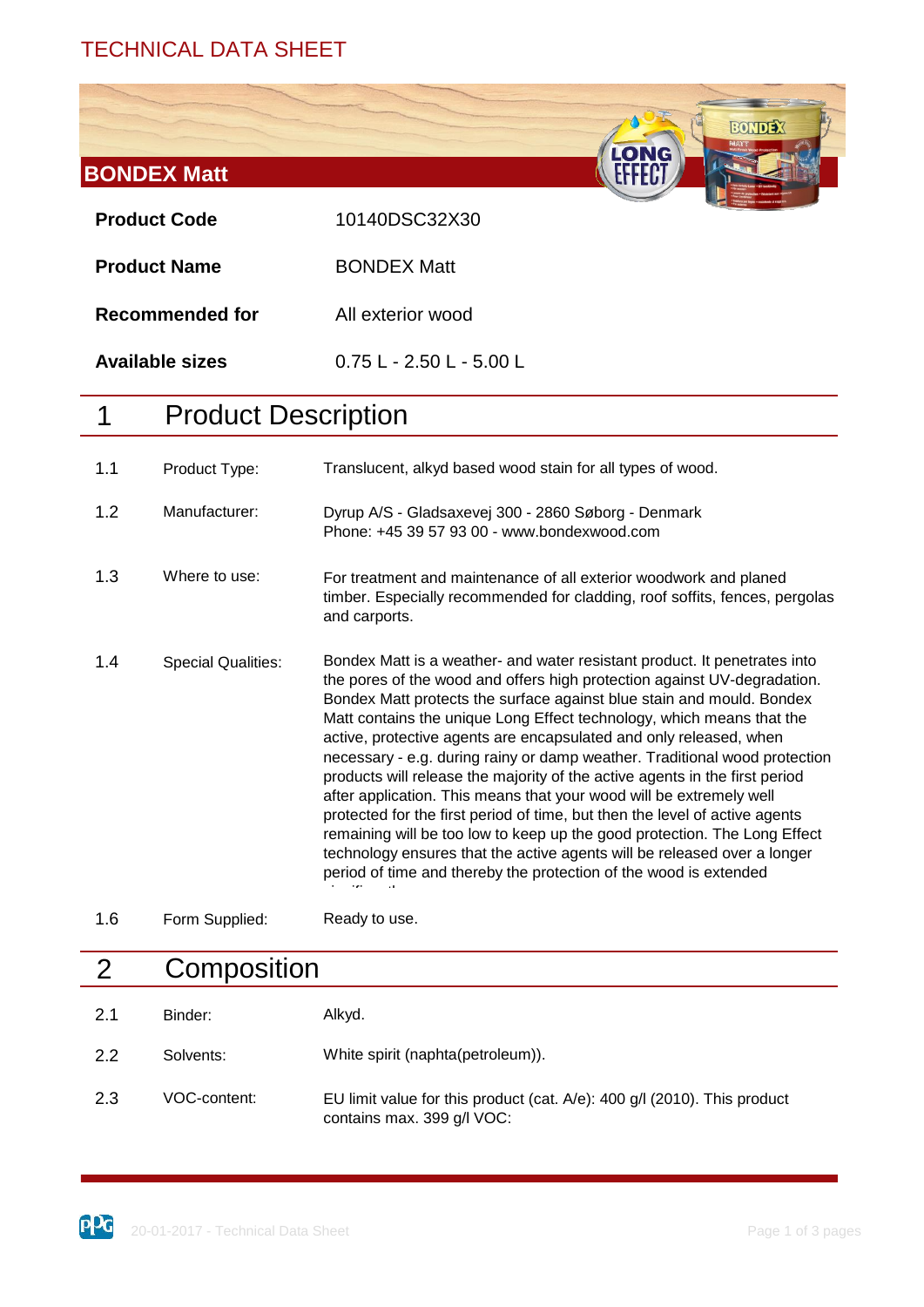# TECHNICAL DATA SHEET

| 2.4  | Pigments:             | Organic and inorganic pigments.                                                                                                                                                                                                                                                                                     |  |
|------|-----------------------|---------------------------------------------------------------------------------------------------------------------------------------------------------------------------------------------------------------------------------------------------------------------------------------------------------------------|--|
| 3    | <b>Technical Data</b> |                                                                                                                                                                                                                                                                                                                     |  |
| 3.1  | Specific gravity:     | $0.8 - 1.0$ kg/l.                                                                                                                                                                                                                                                                                                   |  |
| 3.2  | Viscosity:            | App. 14-15 sec./DIN cup 4 mm/20 $\rm ^{0}C$ .                                                                                                                                                                                                                                                                       |  |
| 3.3  | Flash point:          | App. 62 <sup>°</sup> C, Pensky Martens.                                                                                                                                                                                                                                                                             |  |
| 3.4  | Gloss:                | Matt on absorbent surfaces. Silky matt on saturated surfaces.                                                                                                                                                                                                                                                       |  |
| 3.5  | Solid content:        | App. 28.8 W/W% / 24,3 v/v%.                                                                                                                                                                                                                                                                                         |  |
| 3.6  | Odour:                | Strong.                                                                                                                                                                                                                                                                                                             |  |
| 3.7  | Coverage              | 10-16 $m^2/l$ , depending on the type of wood and the state of substrate.                                                                                                                                                                                                                                           |  |
| 3.8  | Drying time:          | Touch dry: 6 hours. Recoatable: App. 16 hours. Measured at 23 <sup>°</sup> C and<br>standard humidity of 60%. On some tropical wood species, certain wood<br>extractives can prolong the drying time. We recommend that you test the<br>drying on a small area and/or wash with cellulose thinner before treatment. |  |
| 3.9  | Weather resistance:   | Water repellent.                                                                                                                                                                                                                                                                                                    |  |
| 3.10 | Fungicide:            | Yes.                                                                                                                                                                                                                                                                                                                |  |
| 3.11 | Thinning:             | Do not thin.                                                                                                                                                                                                                                                                                                        |  |
| 3.12 | Storage:              | Store frost free.                                                                                                                                                                                                                                                                                                   |  |
| 3.13 | Shelf life:           | 5 years in unopened container.                                                                                                                                                                                                                                                                                      |  |
| 4    |                       | Surface and preparation                                                                                                                                                                                                                                                                                             |  |
| 4.1  | In general:           | Stir well before use.                                                                                                                                                                                                                                                                                               |  |

| 4.2 | Substrate: | The surface must be clean, dry and solid. |
|-----|------------|-------------------------------------------|
|     |            |                                           |

4.3 Softwood: max. 15% - Hardwood: max 12%. Do not use at temperatures below 5<sup>o</sup>C or above 80% relative humidity, based on a daily average. Humidity / Moisture content:

#### 5 **Treatment**

5.1 Application method: Apply by brush or spray.